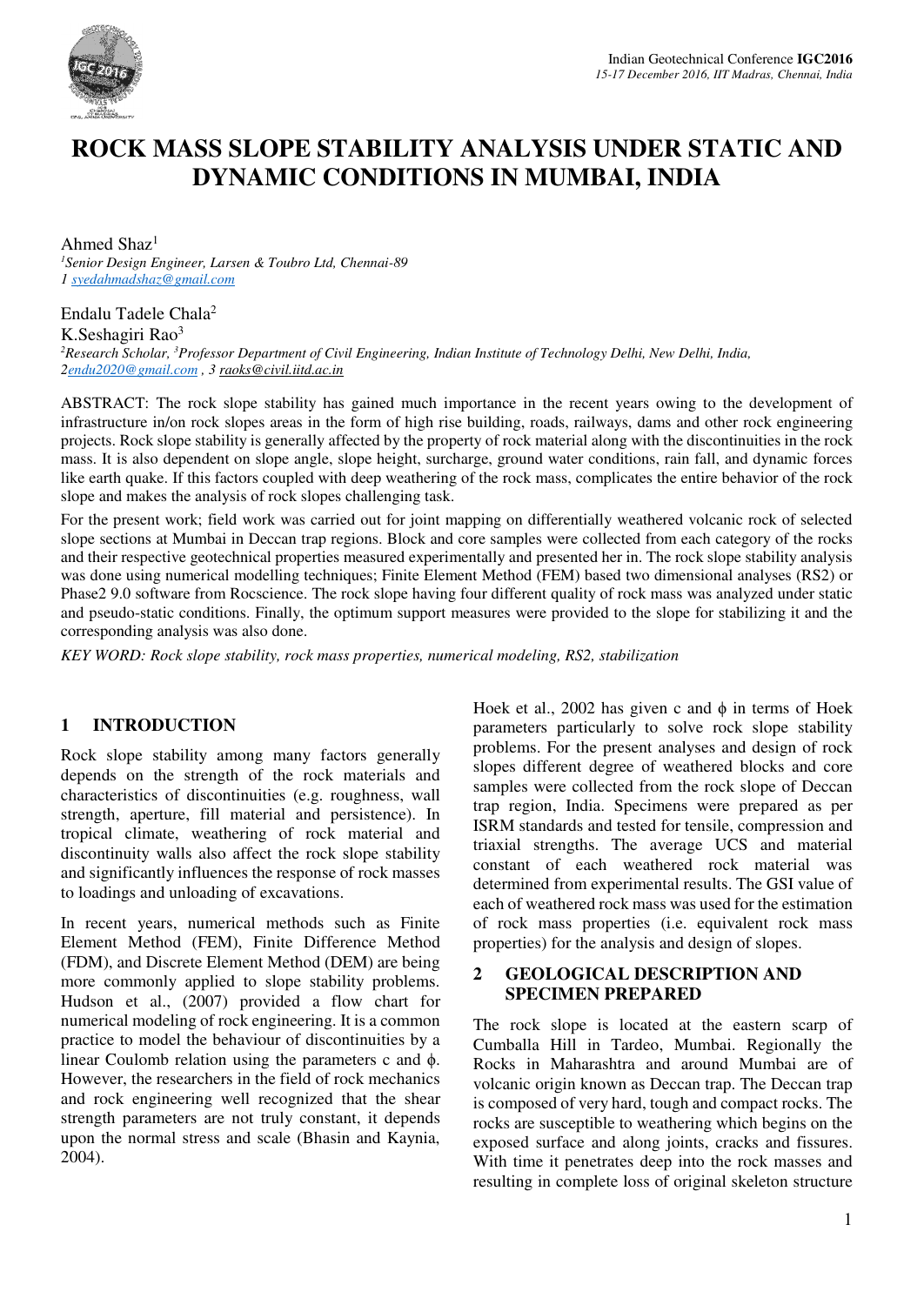of the rock mass. Endalu et al., (2016) studied the strength properties of different degree of weathered basaltic rocks of some locations in Deccan trap and observed that weathering has drastically reduced the strength of rocks. They found the strength of slightly weathered basalt to be 50% less than the fresh basalt strength.



Fig. 1 The present Rock slope appearance on out crops from eastern to western corner of the slope (a) dominant joint sets, discoloration and staining of rock material due to weathering clearly visible (b)already stabilized portion of the rock slope.



Fig. 2 Specimen prepared for testing under tensile, uniaxial and triaxial loading.

For the present rock slope stability analysis efforts were made to incorporate the effect of chemical weathering and discontinuity characteristics on rock mass through detail field work such as joint mapping and laboratory investigations. Summary of the geotechnical properties of rocks are presented in Table 1 and 2.

# **3 MAKING SECTIONS FROM FENCE DIAGRAM**

Five sections of the hill slope were plotted for chainage 15 m, 35 m, 65 m, 90 m and 110 m. After studying the core samples were obtained from already drilled borehole (22.5m to 50m deep) below Existing Ground Level (EGL). From the borehole data, the rock present at various depths of the slope in a borehole of a particular section is marked and joined with the same rock in another borehole of the same section, to get the inclination of various rock strata beneath the EGL of the hill slope.

From the borehole study, it was found that Basalt forms the top strata of the hill slope, as was observed on the site. Below the Basalt layer is the layer of fine volcanic breccia (FVB) which forms the lower portion of the hill slope, it is followed by a layer of coarse volcanic breccia (CVB) and then welded tuff (Fig. 3). The angle of the slope varies throughout the slope section and the average angle of the slope was found to be 30<sup>o</sup>.



Fig. 3 Geometry and formation of the four rock mass at 65 m chainage.

#### **4 DETERMINING ROCK MASS PROPERTIES**

Rock material properties were obtained from laboratory testing including index properties tests, uniaxial, triaxial, Brazilian and point load test. The joint properties were calculated using direct shear test.

For the top Basalt layer, rock material property ( $\sigma_c$ )  $=68.85$  MPa and  $E = 34.937$  GPa) and joint property had been calculated in the laboratory and used in the analysis given (Tables 1 & 2). Normal stiffness and shear stiffness were taken from (Kainthola et al., 2014).

Since none of the under laying strata was exposed for the joint mapping, the equivalent rock mass properties were calculated based upon GSI Index chart (Hoek & Marinos, 2000).

The structure of the rock mass (intact, blocky, very blocky, disturbed, disintegrated and laminated) was studied along with the surface condition of the rock mass. Finally GSI was quantified accordingly for Fine Volcanic Breccia (FVB), Coarse Volcanic Breccia (CVB) and Welded Tuff (Tuff) as 20, 40 and 40 respectively.

Rock data 5.0 software from Rocscience was used to determine the equivalent rock mass properties. The triaxial test data was given as an input to the software along with GSI value and Uniaxial Compressive test results ( $\sigma_c = 26.1$ , 33.3, 32.4 MPa and E =11.32, 3.22 and 5.58 GPa) for FVB, CVB and Tuff, respectively.

Also, the residual values of cohesion and friction angle were taken as 10% and 50% of the peak values, respectively for the slope stability analysis. The intact and equivalent rock-mass properties are tabulated in Tables 1 and 2.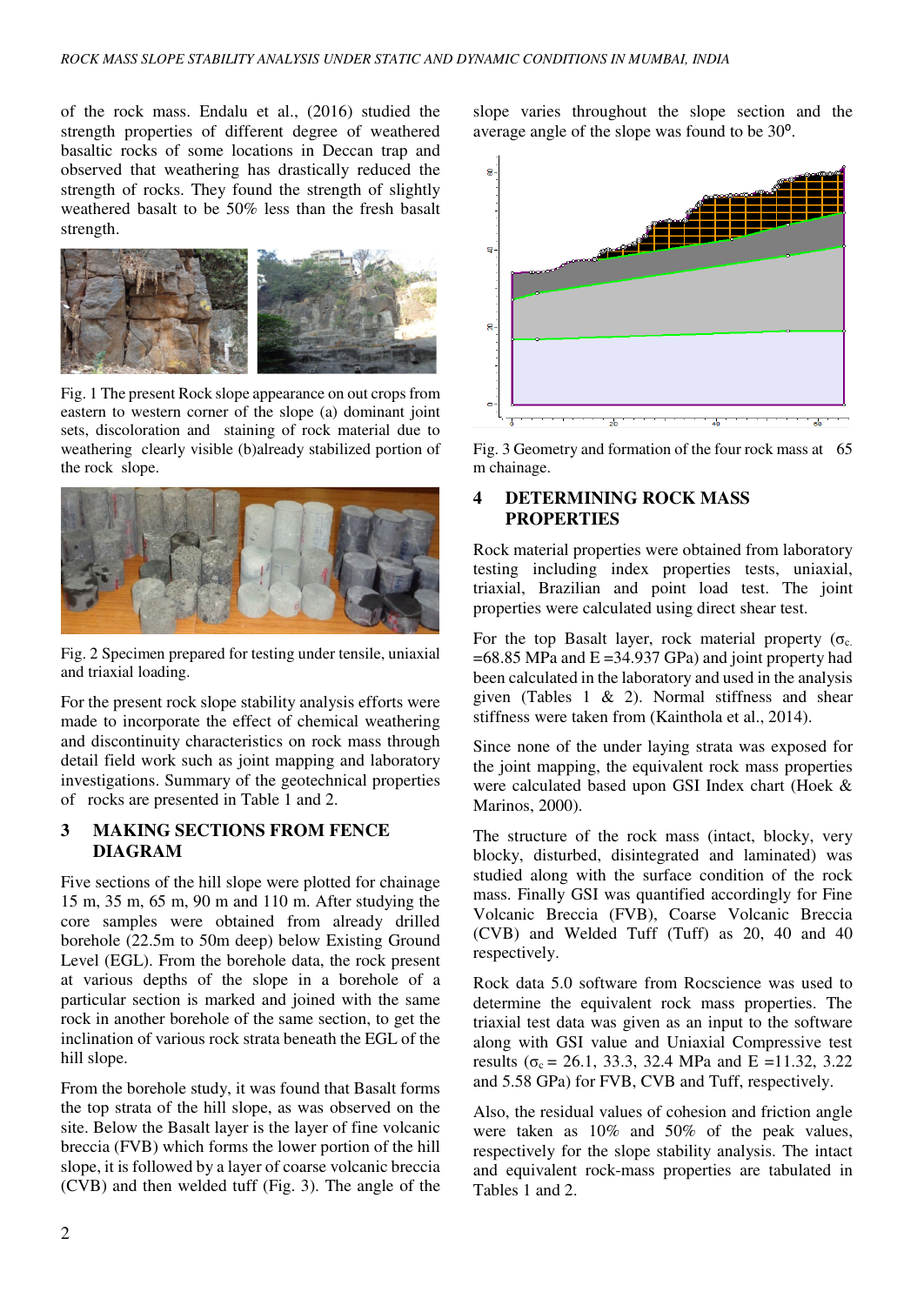Table 1 Basalt intact rock properties and equivalent rock mass Properties of Fine Breccia, Coarse Breccia and Tuff

| <b>Properties</b>                             | Fine           | Coarse         | <b>TUFF</b>  | <b>Basalt</b> |
|-----------------------------------------------|----------------|----------------|--------------|---------------|
|                                               | <b>Breccia</b> | <b>Breccia</b> |              |               |
| GSI                                           | 20             | 40             | 40           | Intact        |
| $\gamma_{\rm dry}$<br>(KN/m <sup>3</sup> )    | 21.79          | 21.50          | 20.56        | 27.91         |
| $\gamma_{\text{sat}}$<br>(KN/m <sup>3</sup> ) | 22.39          | 22.740         | 22.40        | 28.21         |
| $\sigma_{t}$<br>(MPa)                         | 0.005          | 0.007          | 0.01         | 19.670        |
| E<br>(MPa)                                    | 517.14         | 514.0          | 892.1        | 34937         |
| c Peak<br>(MPa)                               | 0.812          | 1.152          | 1.62         | 5.365         |
| c Residual<br>(MPa)                           | 0.0812         | 0.1152         | 0.016        | 0.5365        |
| $\varphi^{(\circ)}$ peak                      | 23.92°         | $41.51^\circ$  | $38.3^\circ$ | $65.7^\circ$  |
| $\varphi^{(\circ)}$ Residual                  | $12^{\circ}$   | $20^{\circ}$   | 19°          | 32.53°        |

#### Table 2 Joint Property of Basalt

| <b>Joint Property</b>              |         | Value   |
|------------------------------------|---------|---------|
| c (Saw cut)                        | (MPa)   | 0.0397  |
| $\varphi^{(\degree)}$<br>(saw cut) |         | 36.479° |
| Normal Stiffness (MPa/m)           |         | 29700   |
| <b>Shear Stiffness</b>             | (MPa/m) | 12270   |

## **5 SLOPE STABILITY ANALYSIS**

The geometry was made for different slope sections at respective chainage and each rock strata in every slope section was assigned with corresponding rock mass and joint properties accordingly in the Phase<sup>2</sup> model. Then the boundary conditions were assigned to the model.



Fig. 3 Discretized phase2 model of slope Section at 65m chainage.

The ground surface of the slope was made free in both X and Y direction. The vertical boundaries of the section was free to move in Y direction only and restrained in X direction. The base of the section of slope was fixed and was restricted to move in both X and Y direction. A uniform mesh was used in the FEM model for the analysis of all the five slope sections.

#### **5.1 Static Analysis**

Model of the slope sections were loaded with field stresses by taking gravitational load from actual ground surface. All the analyses were done using Mohr Coulomb Failure Criterion.

Table 3 Results of the static Analysis

| Chainage of the slope<br>section, m | <b>Factor of safety</b> | Max. total displacement, m |
|-------------------------------------|-------------------------|----------------------------|
| 15                                  | 2.65                    | 0.0073                     |
| 35                                  | 1.89                    | 0.0027                     |
| 65                                  | 1.75                    | 0.0019                     |
| 90                                  | 2.85                    | 0.0079                     |
| 110                                 | 2.34                    | 0.0024                     |



Fig. 4 Total displacement contour plot at critical SRF of section at 65 m chainage

The critical SRF for the slope section at 65 m chainage was found to be 1.75 from the normal static gravitational analysis without any seismic conditions.

#### **5.2 Dynamic Analysis**

The present rock slope is located at Mumbai which falls under seismic zone 3 for which the horizontal seismic coefficient value  $(K_h)$  is prescribed as 0.16 for moderate seismic intensity (I.S.1893.1.2002). Numerical Analysis was done under pseudo static loading using the horizontal seismic coefficient to model their stability under any seismic event. From static analysis, it has been concluded that the slope section at chainage 65 m has the minimum factor of safety. In this section , this slope section at 65m chainage, has been analyzed under different pseudo-static loading conditions along with the gravitational forces using FEM based Phase2 software.

Table 4 Factor of safety of the slope section with corresponding Kh value

| Horizontal Seismic Coefficient (Kh) | <b>Factor of Safety</b> |
|-------------------------------------|-------------------------|
| 0 (Static condition)                | 1.75                    |
| 0.03                                | 1.54                    |
| 0.08                                | 0.99                    |
| 0.1                                 | 0.94                    |
| 0.16                                | 0.48                    |

The pseudo-static analysis was carried out for 4 cases with different seismic loading conditions along with the